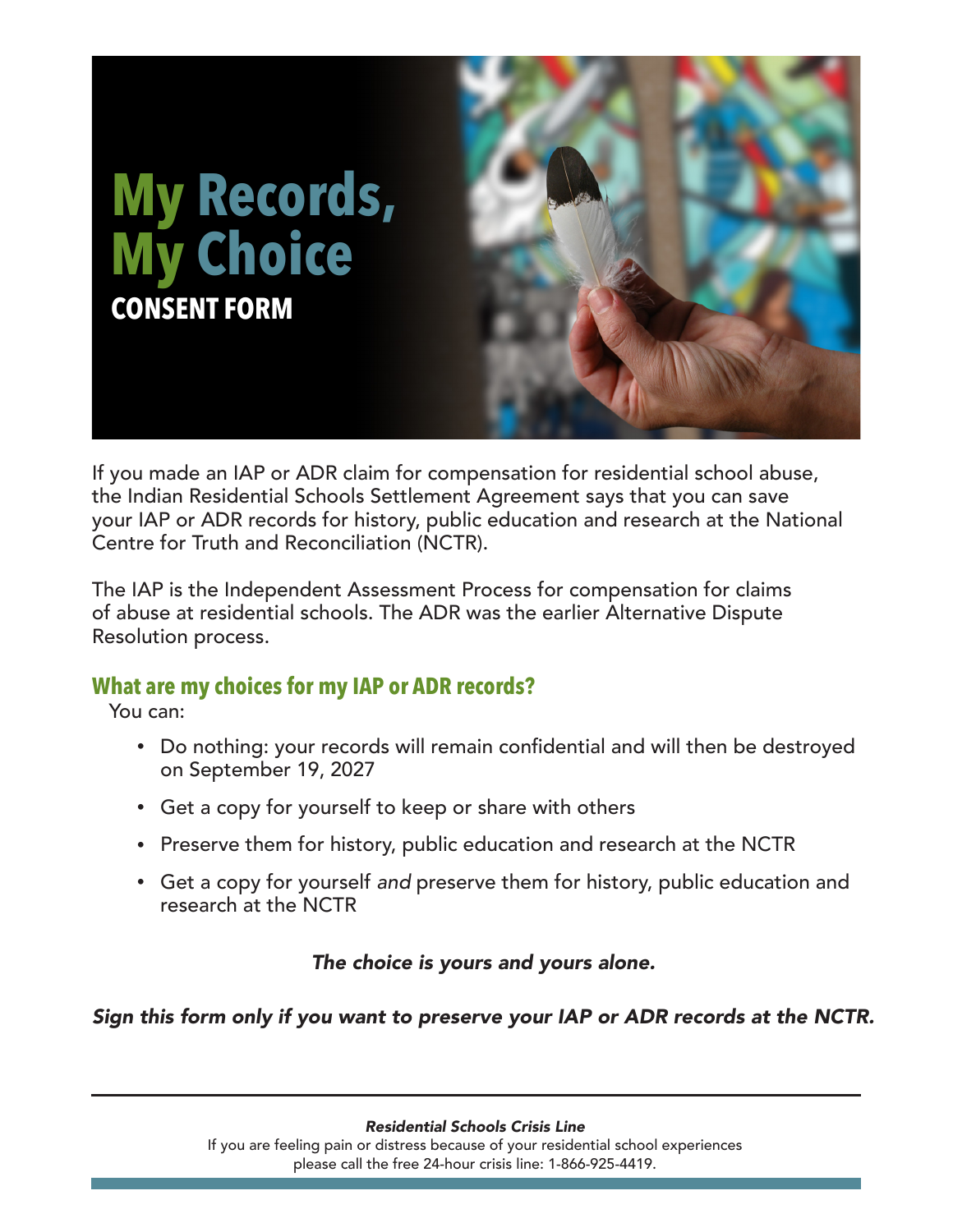# **What records are we talking about?**

- Your application form
- The printed record of your testimony (transcript)
- The voice recording of your testimony
- The decision on your claim

Your records include your name, the information you provided in your IAP or ADR claim, everything you said at your hearing, what the adjudicator said about you in their decision, and the compensation you received. Your records describe the abuse you suffered and how it affected your life. They may include information about your health, employment and criminal history, and other sensitive information.

# **Can I get a copy of my own records?**

Yes. You can request a copy of your IAP or ADR records. There is a separate form for that. You have until September 19, 2027 to request a copy of your records for yourself, to keep or share with others.

#### If you want a copy of your records, contact IAP Information toll-free at 1-877-635-2648.

# **Why am I being asked about my records?**

In 2017 the Supreme Court of Canada said that because your IAP or ADR records are confidential, they will be automatically destroyed, unless you choose to preserve them for yourself or for history, research and public education at the NCTR.

## **What is the NCTR?**

The NCTR was created by the Indian Residential Schools Settlement Agreement to preserve the history and legacy of the residential schools. It has the responsibility to promote truth, understanding, reconciliation and healing. The NCTR is advised by a Survivors' Circle and Governing Circle of Indigenous people. It is hosted at the University of Manitoba and is the permanent home for the records of the Truth and Reconciliation Commission.

#### *Residential Schools Crisis Line*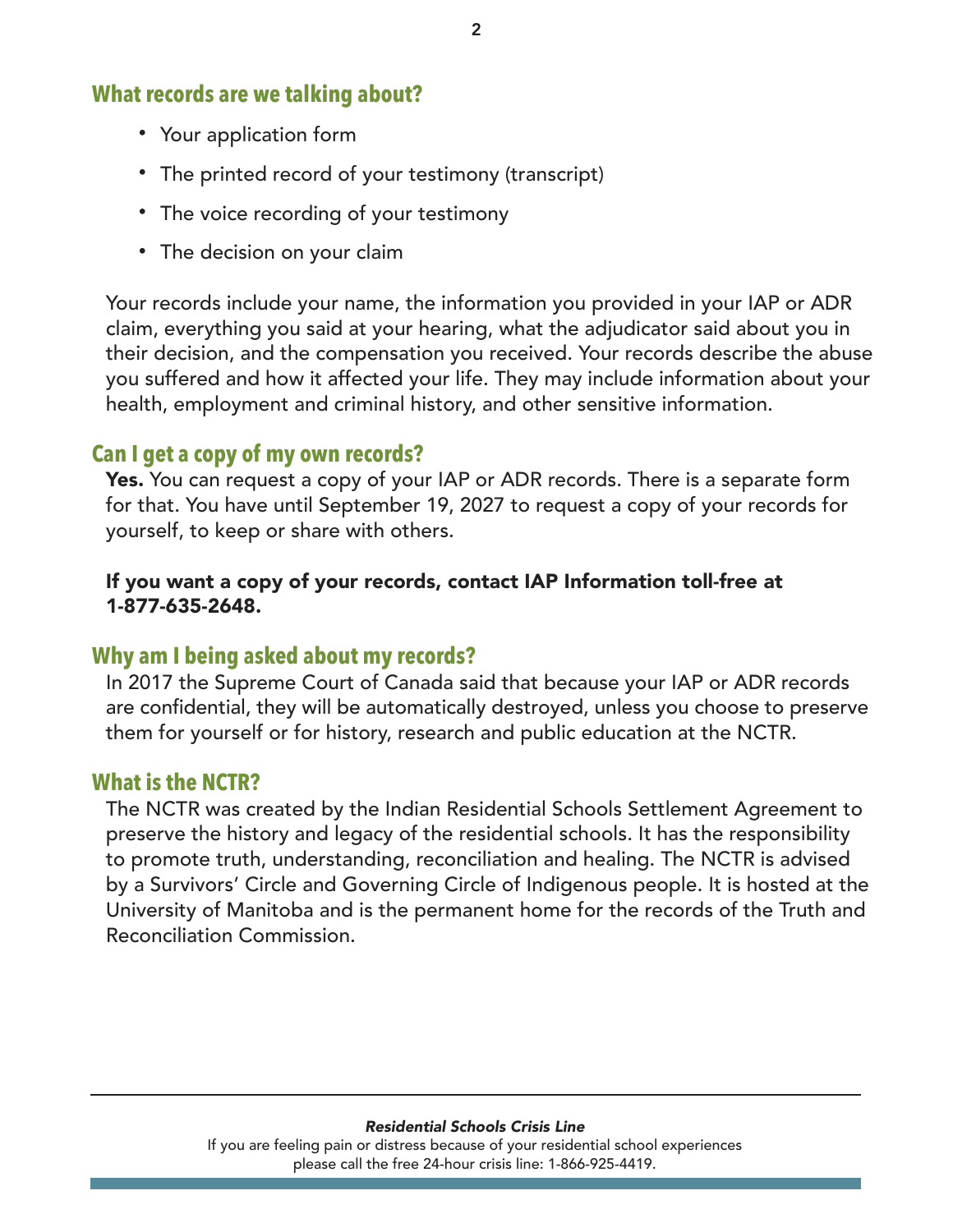# **How would my records be used at the NCTR?**

If you decide to preserve your records at the NCTR, you have a choice of two ways to do that: *restricted access* or *open access*. In either case the NCTR will use and share your records for public education and research to promote reconciliation. The NCTR is committed to the respectful and dignified use of your records and of doing no harm.

- Restricted access means the NCTR may use and share your records with the public for purposes such as education, but only if the NCTR removes your personal information. Personal information means information that identifies you or could be used to identify you. Your personal information will be held by the NCTR and may be made available to researchers, but only under strict confidentiality conditions. Your personal information will not be available to the public and will not be published. Your family will not be allowed to see your records.
- Open access means the NCTR may use your records and personal information, including your name, for education and research to promote reconciliation, including by sharing with the public (which may include your family). However, the NCTR will not disclose certain personal information, such as your address, phone number, band or disc number to the public.

For both restricted or open access, all information that identifies other people will be removed before your records are transferred to the NCTR, to protect their privacy.

## **Benefits and risks**

The benefit of preserving your records is that they will help future generations understand the history and impacts of the residential schools on First Nation, Inuit and Métis peoples and communities.

For restricted access, your personal information will be kept confidential but there will always be the chance that you are identified by mistake. You will not control which researchers may be allowed to see your records. The NCTR will decide how much access researchers will be given and the confidentiality conditions they must follow.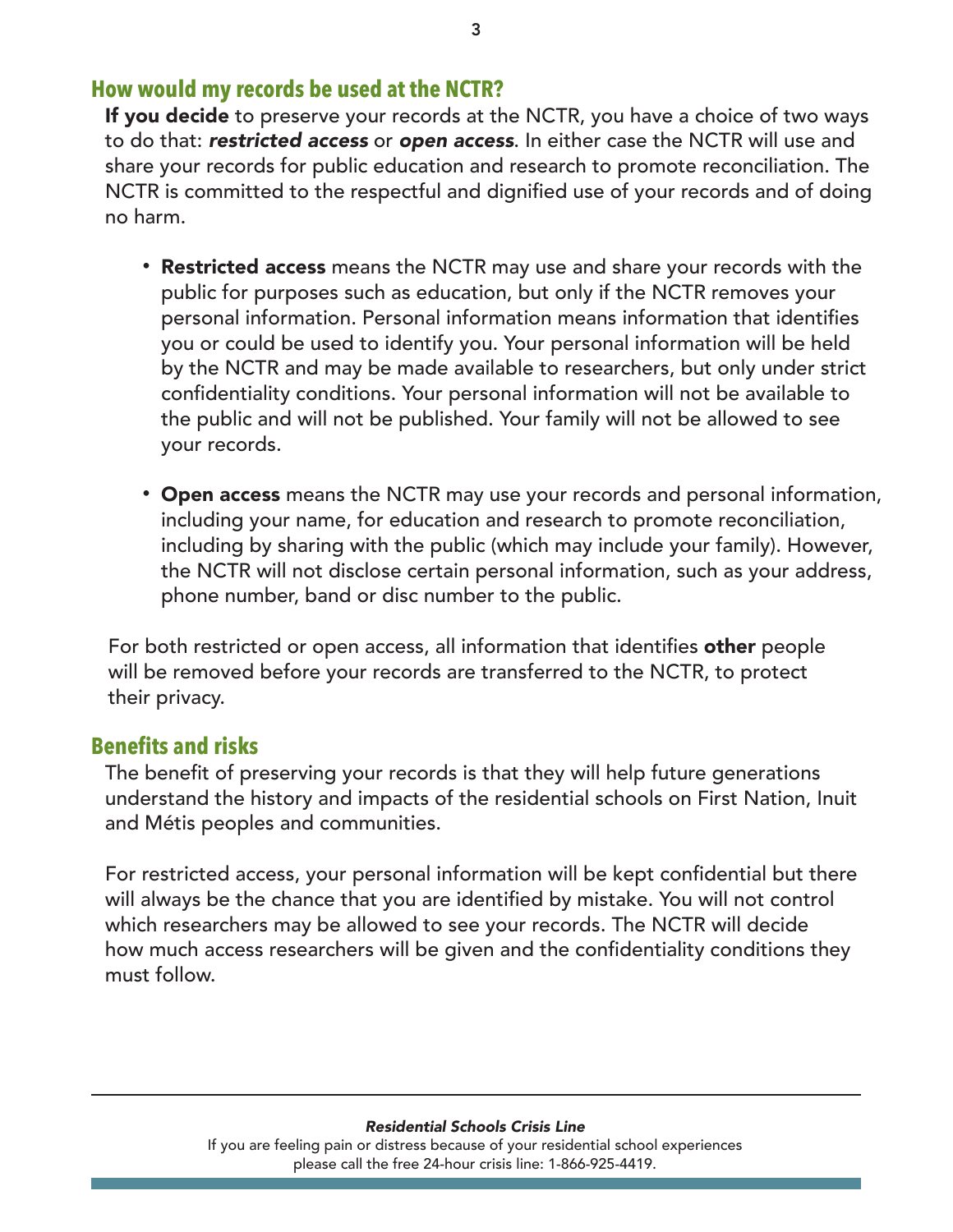For open access, you will not control who sees your records or how they are used. The NCTR will decide whether to make your records, including your personal information, available to the public. You will not be able to control how people react to that information and what they do with it.

For both restricted and open access, the NCTR will keep your records in a highly secure database that is managed by carefully trained staff. However, there will always be a risk of unauthorized access to the database.

## **The restrictions in this agreement are permanent**

Records archived at the NCTR are managed according to Manitoba laws, including *The National Centre for Truth and Reconciliation Act*. Your records will not be disclosed through access requests under *The Freedom of Information and Protection of Privacy Act*. Your records will ONLY be made available as permitted by this agreement. This agreement is made under section 6 of *The National Centre for Truth and Reconciliation Act* and confirmed by court order.

## **What if I change my mind about preserving my records?**

If you decide to preserve your records at the NCTR, you have the right to change your mind later. You may change the type of access or you may withdraw your consent altogether and have your records removed from the NCTR. It is important to understand that if you choose open access and want to change or withdraw your consent, your personal information may already have been made public.

#### If you change your mind, contact IAP Information toll-free at 1-877-635-2648 or the NCTR toll-free at 1-855-415-4534.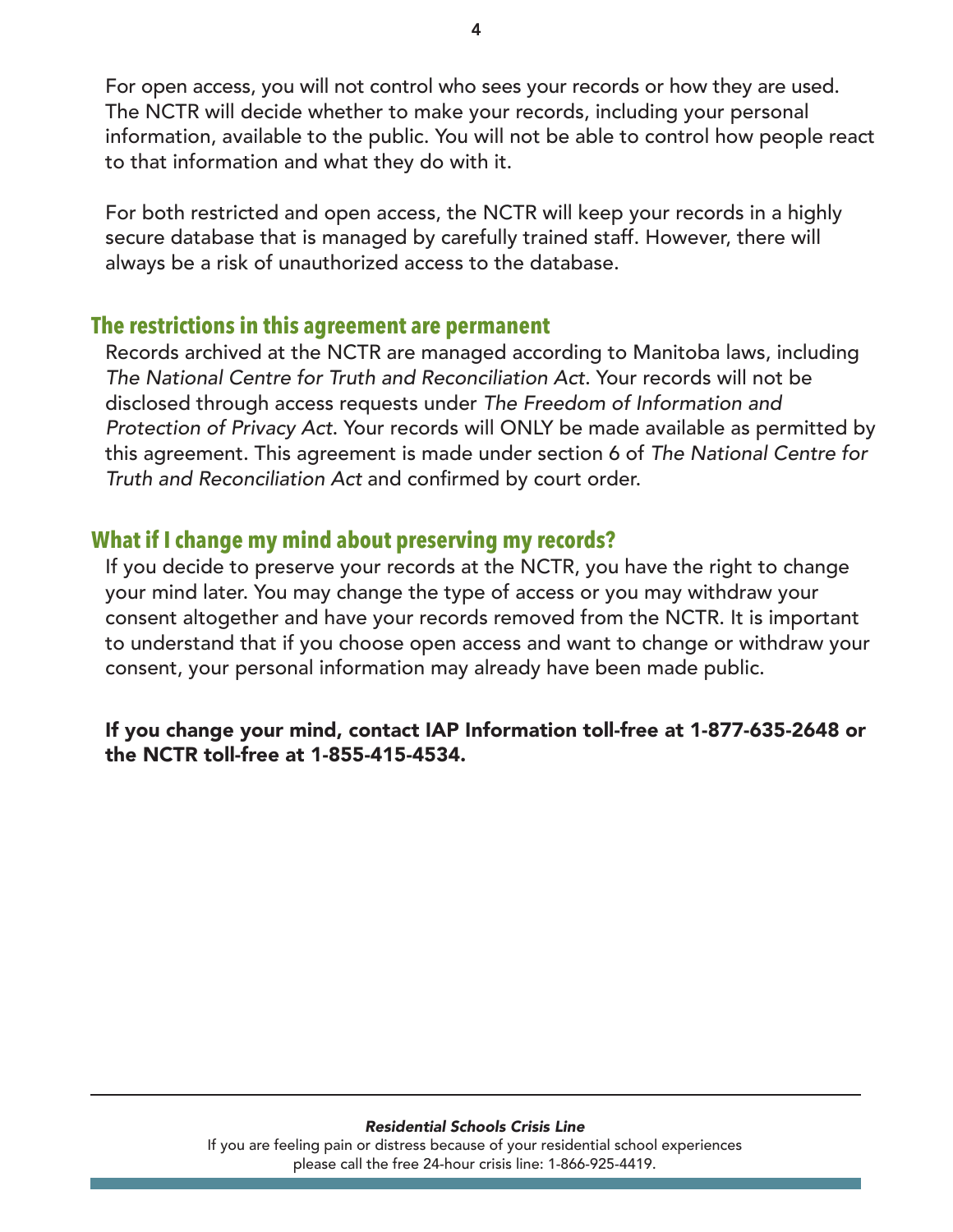## **Do you have questions?**

If you want more information about your choices or assistance with this form, contact:

IAP Information toll-free at 1-877-635-2648, or email [MyRecordsMyChoice@epiqglobal.ca](mailto:myrecordsmychoice@epiqglobal.ca) or online at [www.MyRecordsMyChoice.ca](http://www.MyRecordsMyChoice.ca)

Assembly of First Nations toll free at 1-833-212-2688, or email [iapdesk@afn.ca](mailto:iapdesk@afn.ca), or online at [www.afn.ca](http://www.afn.ca)

#### Inuit Representatives:

Contact for the Inuvialuit: Contact: Gayle Gruben, Project Administrator Telephone enquiries: (867) 777-7018 Email: [ggruben@inuvialuit.com](mailto:ggruben@inuvialuit.com) Website: <http://www.irc.inuvialuit.com/>

#### Contact for Makivik:

Telephone enquiries toll-free (800) 369-7052 Electronic communications can be submitted at: <http://www.makivik.org/contact/> Website: <http://www.makivik.org>

If you want to learn more about the NCTR, contact the NCTR toll-free at 1-855-415-4534, or email NCTRrecords@um[anitoba.ca,](mailto:nctrrecords@umanitoba.ca) or online at [www.NCTR.ca](http://www.NCTR.ca)

#### *Residential Schools Crisis Line*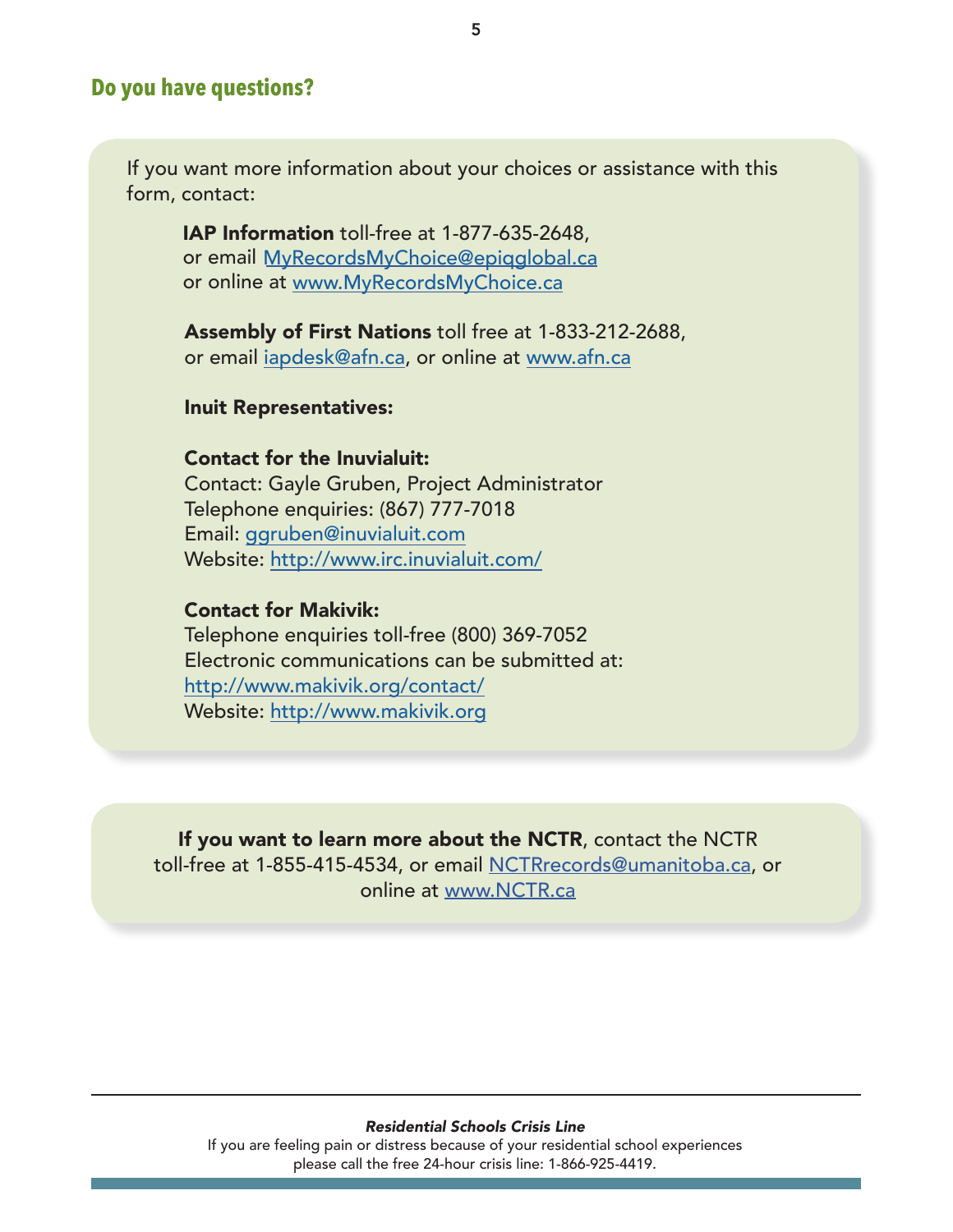# **My Records, My Choice**

# Consent to preserve IAP or ADR records for restricted or open access at the National Centre for Truth and Reconciliation

If you choose to preserve your records at the NCTR, sign the Consent below, give us your Contact Information on the next page, and return both completed pages.

#### **My Consent**

**I HAVE READ** THIS FORM (7 pages) or had it read to me.

I UNDERSTAND THAT I do not need to sign this form unless I want to preserve my records at the NCTR. If I do not sign this form my records will be kept confidential until September 19, 2027. Then they will be destroyed.

I CHOOSE to preserve some or all of my IAP or ADR records at the NCTR for restricted or open access, as indicated:

#### *Please check ONE level of access you choose to give to each type of record*

| My application for compensation                                                                                                                                                                                         | restricted access     | Oopen access           |  |  |  |
|-------------------------------------------------------------------------------------------------------------------------------------------------------------------------------------------------------------------------|-----------------------|------------------------|--|--|--|
| The transcript of my testimony                                                                                                                                                                                          | $O$ restricted access | $\bigcirc$ open access |  |  |  |
| The recording of my testimony                                                                                                                                                                                           | Orestricted access    | O open access          |  |  |  |
| My compensation decision                                                                                                                                                                                                | Orestricted access    | $\bigcup$ open access  |  |  |  |
| Signature_                                                                                                                                                                                                              | Date                  | month/day/year         |  |  |  |
| [If this form is signed with a mark, a witness must complete this part.]<br>I HAVE READ this form to the person who made the mark above in my presence<br>and who confirmed to me that he/she understands this Consent. |                       |                        |  |  |  |
|                                                                                                                                                                                                                         |                       |                        |  |  |  |

| Name      |       |                |
|-----------|-------|----------------|
|           | print |                |
| Signature |       | Date           |
|           |       | month/day/year |

#### *Residential Schools Crisis Line*

Clear form **Clear form**